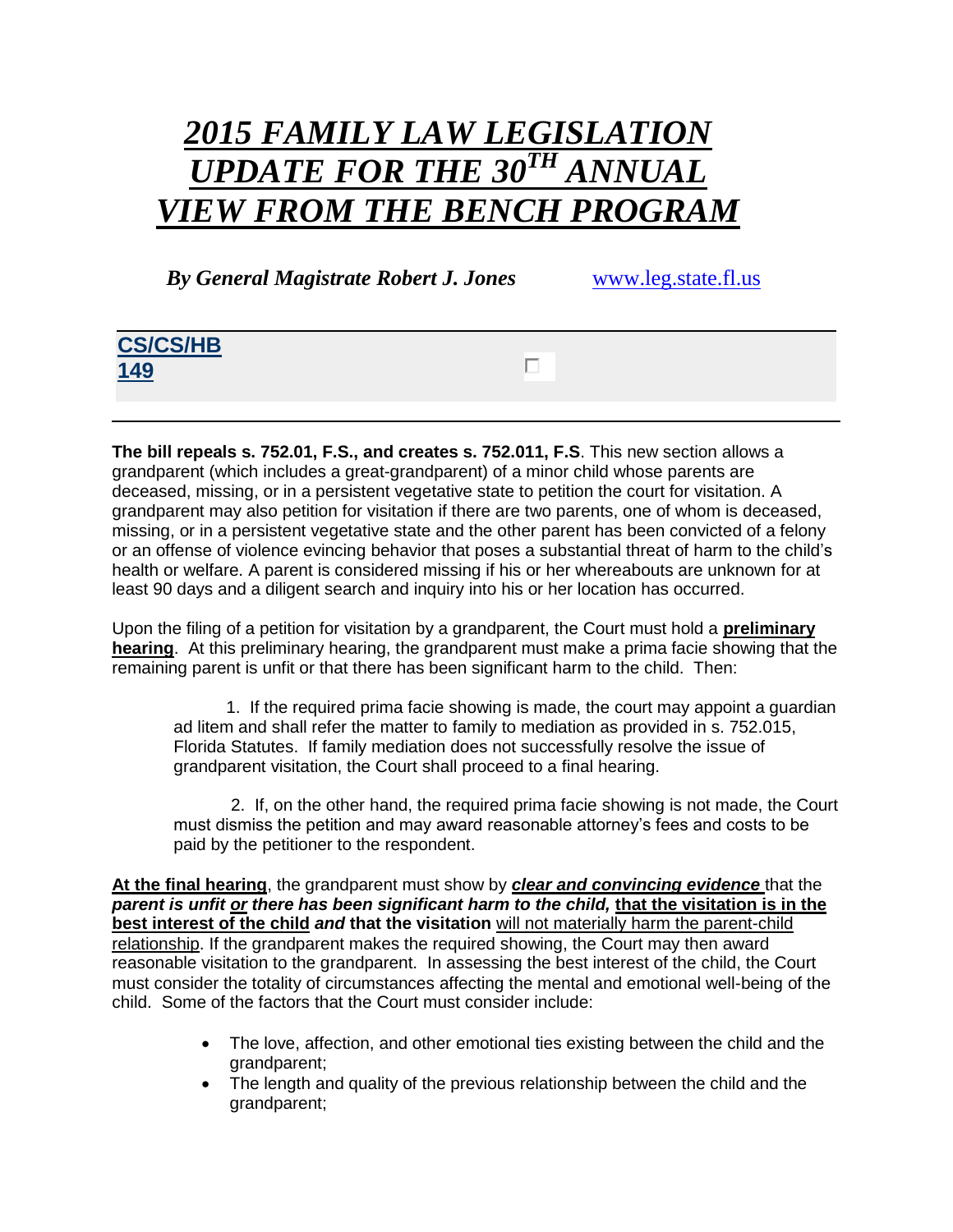- Whether the grandparent established ongoing personal contact with the child;
- The reasons that the respondent parent cited to end contact;
- The existence of significant mental or emotion harm to the child as a result of the disruption in the family unit;
- The present mental, physical, and emotional health of the child and the grandparent;
- The recommendations of the child's guardian ad litem, if one is appointed;
- The results of any psychological evaluation of the child;
- The preference of the child if the child is determined to be of sufficient maturity to express a preference.
- A written testamentary statement by the deceased parent regarding visitation with the grandparent; and
- Such other factors as the court considers necessary in making its determination.

In determining material harm to the parent-child relationship, the Court must consider the totality of circumstances affecting the parent-child relationship, including:

- Whether there have been previous disputes between the grandparent and the parent over childrearing or other matters related to the care and upbringing of the child;
- Whether visitation would interfere with or compromise parental authority;
- Whether visitation can be arranged in a manner that does not detract from the parent-child relationship, including the quantity of time available for enjoyment of the parent-child relationship, and any other consideration related to disruption of the schedule and routine of the parent and the child;
- Whether visitation is being sought for the primary purpose of continuing or establishing a relationship with the child with the intent that the child benefit from the relationship;
- Whether the requested visitation would expose the child to conduct, moral standards, experiences, or other factors that are inconsistent with influences provided by the parent;
- The nature of the relationship between the parent and the grandparent;
- The reasons that the parent made the decision to end contact or visitation between the child and the grandparent which was previously allowed by the parent;
- The psychological toll of visitation disputes on the child; and
- Such other factors as the court considers necessary in making its determination.

An order granting grandparent **visitation may be modified** if a substantial change of circumstances has occurred and the modification is in the best interest of the child.

A grandparent can only file an original action for visitation only once in **any two-year period**, except on good cause shown that the minor child is suffering, or may suffer, significant and demonstrable mental or emotional harm cause by a parental decision to deny visitation between the child and the grandparent, which was not known to the grandparent at the time of the filing an earlier action.

The bill also addresses other statutes that govern child custody and visitation: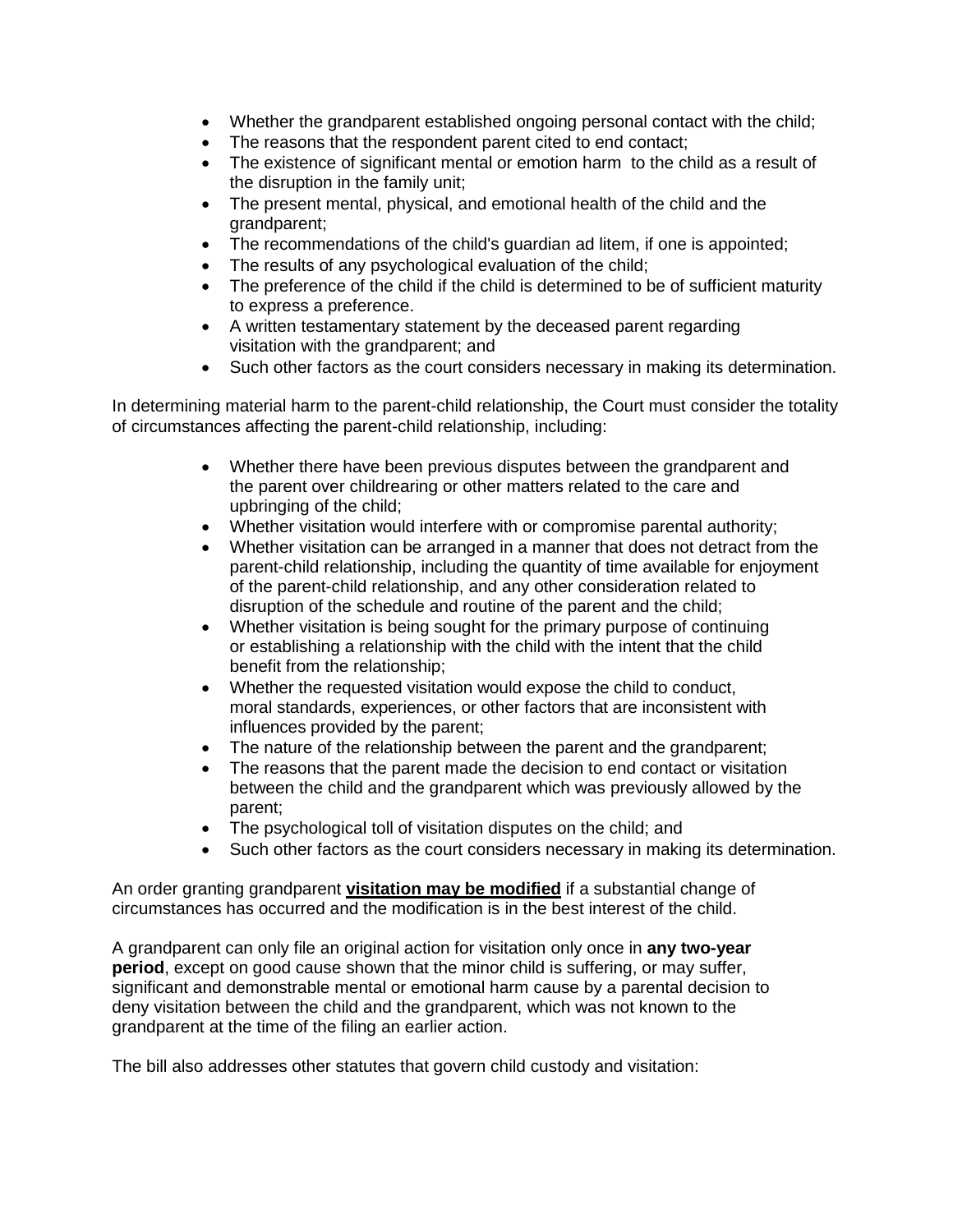- The bill clarifies that Part II of ch. 61, F.S., the Uniform Child Custody Jurisdiction and Enforcement Act, applies to custody actions brought under the provisions of s. 752.011, F.S. (the grandparent visitation statute created by the bill).
- Courts are encouraged to consolidate actions pending under s. 61.13, F.S., with those brought under s. 752.011, F.S.

**The bill repeals s. 752.07, F.S., and creates s. 752.071, F.S.** The new section provides that *after adoption of a child by a stepparent or close relative, the adoptive parent may petition to terminate a previous order granting grandparent visitation*. The burden *is on the grandparent to show satisfaction of the criteria that would satisfy an original petition for visitation*.

*The bill provides an effective date of July 1, 2015.*

**CS/HB 7013**

*The bill repeals a statutory provision prohibiting adoptions by homosexuals that has been declared unconstitutional by the Florida Third District Court of Appeal.*

*The bill also requires DCF to prioritize educational stability for foster children, when in the child's best interest, and include homeschooling as one of several educational options. The bill states that a person cannot be prohibited from adopting solely because he or she desires to educate the child at home*

**The bill creates** a program to advance the permanency, stability, and well-being of children in the child welfare system by awarding incentive payments to community-based care lead agencies (CBCs) and their subcontractors for achieving specified adoption performance standards. The program will require the Department of Children and Families (DCF) to conduct a baseline assessment of adoption performance. The bill requires DCF to then establish measurable outcome targets for performance by each CBC and its subcontractors and negotiate incentive payments to be paid to upon meeting these targets.

**The bill re-creates** a program to provide an adoption benefit of either \$5,000 or \$10,000, depending on whether the adopted child has special needs described in statute, for qualifying employees of state agencies who adopt a child from the child welfare system. The program was originally created in 2000 and provided benefits until its repeal in 2010. The benefit will be available for adoptions finalized on or after July 1, 2015.

**The bill requires** the CBCs to make reasonable attempts to contact adoptive families one year after the adoption's finalization to offer post-adoption services, document certain information related to the attempted contact, and report to DCF on the outcomes achieved and make recommendations for improvement.

**The bill requires** the Governor to select and recognize one or more individuals, families, or entities that have made significant contributions to the adoption of children from foster care each year. Currently the Office of Adoption and Child Protection (Office) in the Executive Office of the Governor